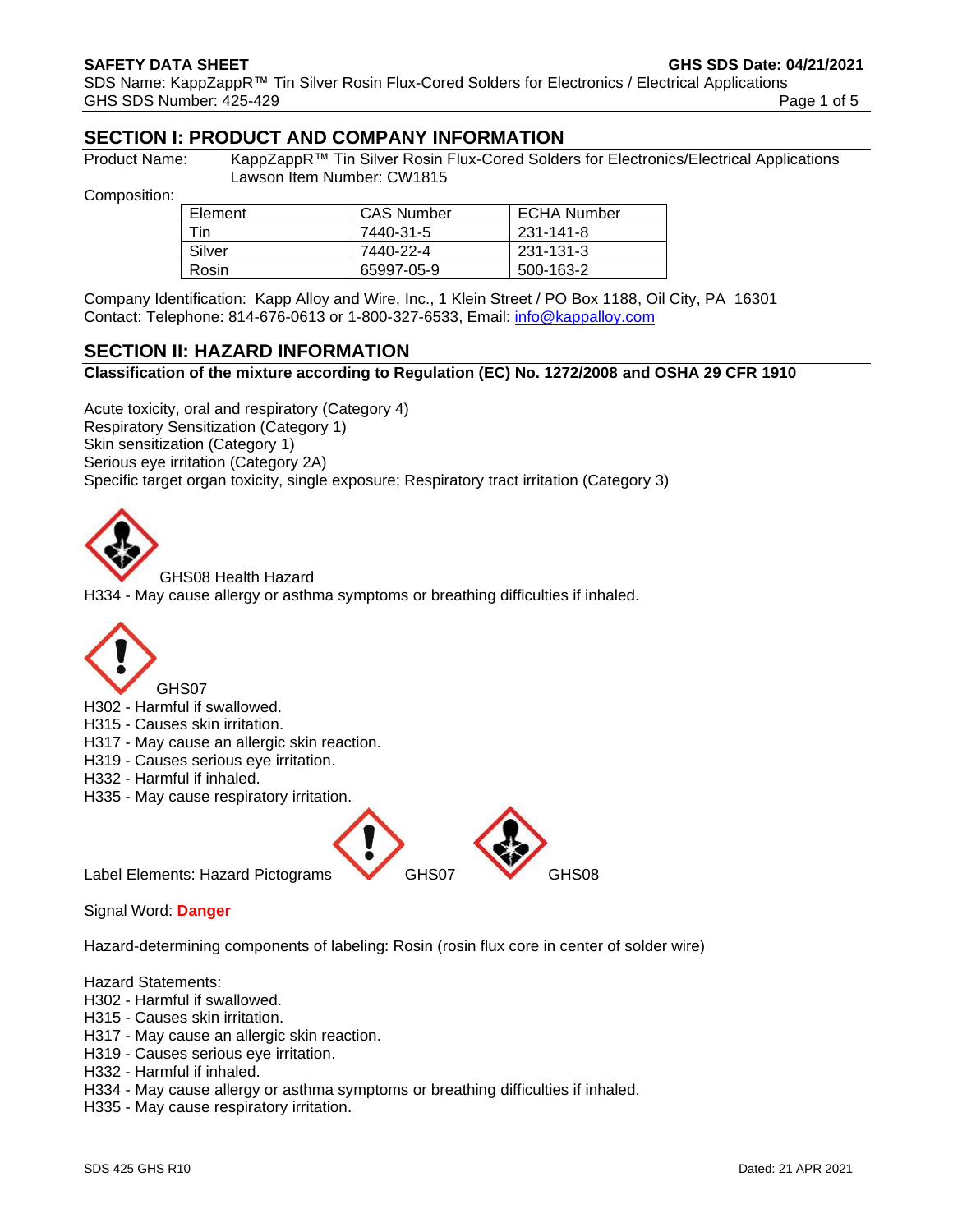lenses, if present and easy to do. Continue rinsing. Consult a physician. P337+313 - If eye irritation persists get medical advice/attention. P304+P340 - IF INHALED: Remove person to fresh air and keep comfortable for breathing.

P305+P351+P338 – IF IN EYES: Flush with water for at least 15 minutes to remove irritant. Remove contact

P301+P312+P330 IF SWALLOWED: Rinse mouth. Call a POISON CENTER or doctor/physician if you feel unwell.

- P304+312 Call a POISON CENTER or doctor/physician if you feel unwell.
- P302+P352 IF ON SKIN: Wash thoroughly with soap and water to remove any residue. If a rash develops, call a physician.
- P333+313 If skin irritation occurs: Get medical advice/attention.

P261 - Avoid breathing dust/fumes/gas/mist/vapors/spray.

P270 - Do not eat, drink or smoke when using this product. P271 - Use only outdoors or in a well-ventilated area.

P262 - Do not get in eyes, on skin, or on clothing.

P264 - Wash thoroughly after handling.

- P321 Specific treatment see below on this SDS.
- P363 Wash contaminated clothing before reuse.
- P272 Contaminated work clothing should not be allowed out of the workplace.

P280 - Wear protective gloves/protective clothing/eye protection/face protection P312 - Call a POISON CENTER/ doctor/medical facility if you feel unwell.

P501 - Dispose of contents/container in accordance with local/regional/national/international regulations.

## PRIMARY ROUTES OF ENTRY

- Inhalation: fumes
- Ingestion: Solid metals not edible; highly unlikely
- **Skin Absorption: N/A**

## SIGNS AND SYMPTOMS OF OVEREXPOSURE

• Flu-like symptoms (nausea, constipation, headache, dizziness) - self-limiting, usually disappear within 24 hours.

# **SECTION III: COMPOSITION / INGREDIENTS**

\*(Hazardous components 1% or greater; Carcinogens 0.1% or greater)

|                  |                   |                 |                  | <b>Density</b>        |              |
|------------------|-------------------|-----------------|------------------|-----------------------|--------------|
| <b>Component</b> | <b>CAS Number</b> | <b>OSHA PEL</b> | <b>ACGIH TLV</b> | lbs/in $3$ & g/cm $3$ | % (optional) |
|                  |                   |                 |                  |                       |              |
| Tin (Sn)         | 7440-31-5         | 2 mg/m $3$      | 2 mg/m $3$       | .2640 & 7.307         | $93 - 96.5$  |
|                  |                   | .01 mg/m $^3$   | .01 mg/m $3$     |                       |              |
| Silver (Ag)      | 7440-22-4         | (Dust&Fume)     | (Dust&Fume)      | .3787 & 10.482        | $3.5 - 7$    |
|                  |                   |                 |                  |                       |              |
| Rosin*           | 65997-05-9        | N/A             | N/A              | N/A                   | $2.5 - 3$    |

\*Rosin Flux Core is centered inside the wire, CRIMP END AFTER USE TO AVOID LEAKAGE.  $NA = Not$  Applicable  $NE = Not$  Established  $NAIF = No$  Applicable Information found

# **SECTION IV: FIRST AID MEASURES**

| Drink large quantities of water - induce vomiting.                                                                                                                                              |
|-------------------------------------------------------------------------------------------------------------------------------------------------------------------------------------------------|
| Call a physician at once; advise of chemical composition (section III).                                                                                                                         |
| Wash thoroughly with water to remove any residue. If a rash develops, call a physician.                                                                                                         |
| Terminate exposure and remove to fresh air. Call a POISON CENTER/ doctor/medical                                                                                                                |
| facility if you feel unwell.                                                                                                                                                                    |
| Flush with water for at least 15 minutes to remove irritant. Remove contact lenses, if<br>present and easy to do. Continue rinsing. If eye irritation persists get medical<br>advice/attention. |
|                                                                                                                                                                                                 |

#### **SAFETY DATA SHEET GHS SDS Date: 04/21/2021**

Precautionary Statements:

SDS Name: KappZappR™ Tin Silver Rosin Flux-Cored Solders for Electronics / Electrical Applications GHS SDS Number: 425-429 **Page 2 of 5** Page 2 of 5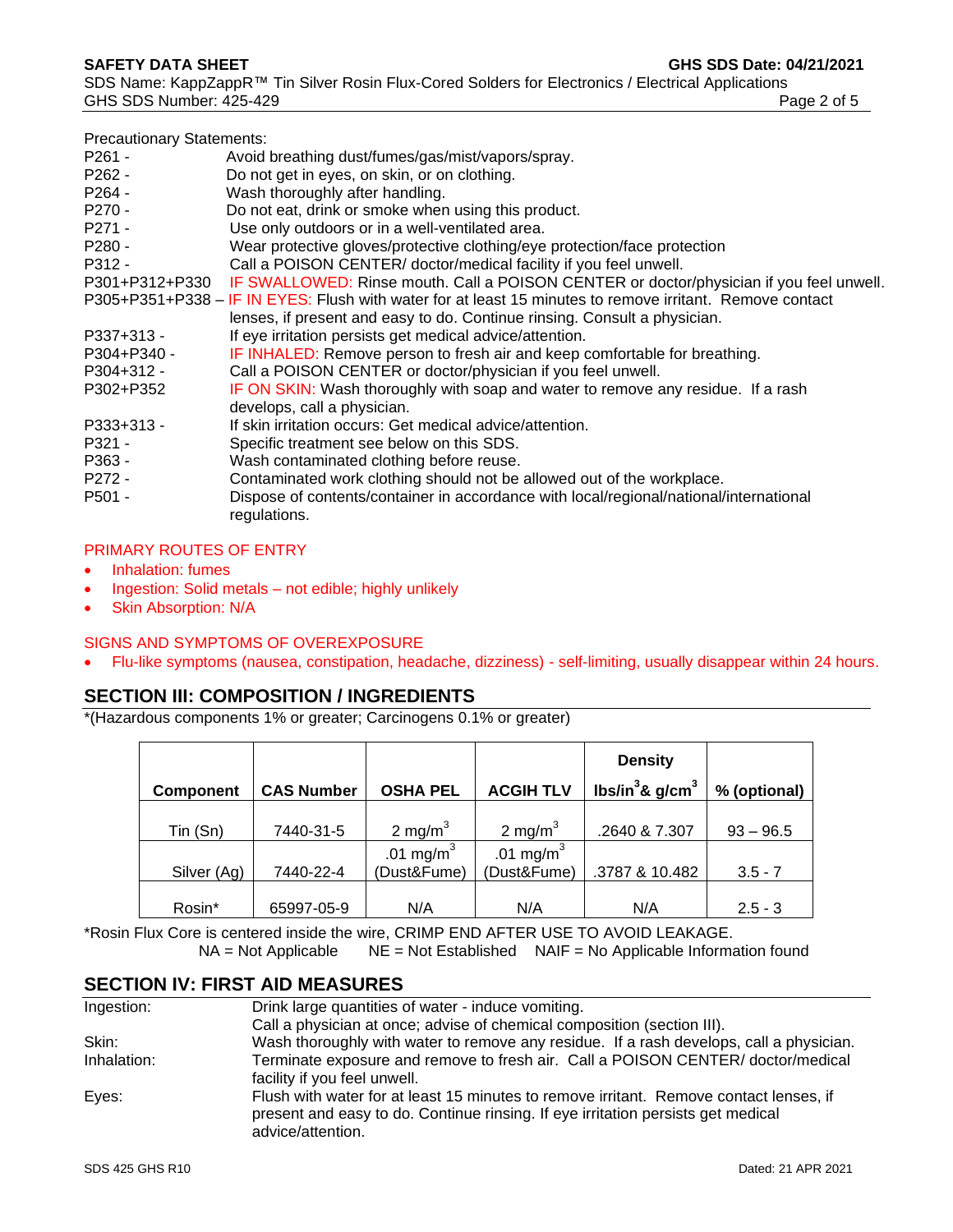# **SECTION V: FIRE FIGHTING MEASURES**

| <b>Extinguisher Media:</b>        | CO <sub>2</sub> or dry chemical extinguisher.     |  |  |
|-----------------------------------|---------------------------------------------------|--|--|
| <b>Flammability Limits:</b>       | (in air, $%$ by volume) LEL: $N/A$ and UEL: $N/A$ |  |  |
| <b>Auto Ignition Temperature:</b> | N/A                                               |  |  |
| Flash point & Methods Used:       | N/A                                               |  |  |

## DO NOT USE WATER ON MOLTEN METAL: LARGE FIRES MAY BE FLOODED WITH WATER FROM A DISTANCE

Special Fire Fighting Procedures Use NIOSH/MSHA -approved self-contained breathing apparatus and full protective clothing if involved in fire.

Unusual Fire and Explosion Hazards Finely divided dust may form explosive mixture with air.

NEVER DROP WATER OR LIQUIDS INTO MOLTEN SOLDER. **\*Do not plunge damp or wet solder bars/pieces into molten solder**

## **ROSIN MAY DECOMPOSE DURING HEATING TO FORM ABOUT 5% TURPENTINE (TLV = 100PPM)**

# **SECTION VI: ACCIDENTAL RELEASE MEASURES**

Steps to be taken if material is spilled or released:

- Solder is solid / recyclable
- Vacuuming is recommended for accumulated metal dust from saw/grind operations.

# **SECTION VII: HANDLING AND STORAGE**

Precautions to be taken in handling and storage:

• Dry storage; ambient temperature

Other Precaution / Special Handling:

• Wet or moist ingot(s) WILL present an explosion hazard when submerged in molten solder. **\*AVOID FIRE/EXPLOSION RISKS. Always preheat ingot before charging into furnace.**

# **SECTION VIII: EXPOSURE CONTROLS / PERSONAL PROTECTION**





Respiratory Protection: Use NIOSH-approved breathing apparatus to prevent exposure to dusts and fumes. Eye Protection: Approved safety glasses/welding goggles, appropriate to your procedure, should be worn.<br>Ventilation: Local Exhaust: YES; Mechanical: YES Special: Conform to your regulatory statutes. Special: Conform to your regulatory statutes. Other: Standard protective equipment used in soldering (/applicable) operations. \*Protective gloves are recommended, especially for high temperature applications to prevent burns. \*Conform to all local, state, federal regulations.

See also: 29 CFR 1910.132 - 29 CFR 1910.140. *Personal Protective Equipment* 29 CFR 1910.251 - 29 CFR 1910.257. *Welding, Cutting and Brazing*

# **SECTION IX: PHYSICAL AND CHEMICAL PROPERTIES**

| Boiling Point:                        | $Sn@ 4120^{\circ}F/2270^{\circ}C - Ag@ 4010^{\circ}F/2210^{\circ}C$    |
|---------------------------------------|------------------------------------------------------------------------|
| Melting Point:                        | $430^{\circ}$ F - 475 $^{\circ}$ / 221 $^{\circ}$ C - 302 $^{\circ}$ C |
| Vapor Pressure (mm Hg.):              | N/A                                                                    |
| Vapor Density ( $AIR = 1$ ):          | N/A                                                                    |
| Density:                              | .2680 lbs/in. $3$ and/or 7.419 g/cm <sup>3</sup>                       |
| Solubility in Water:                  | 0 (solid)                                                              |
| Evaporation Rate (Butyl Acetate = 1): | N/A                                                                    |
| Appearance and Odor:                  | Lustrous, silver metal; odorless / various shapes and sizes.           |
|                                       |                                                                        |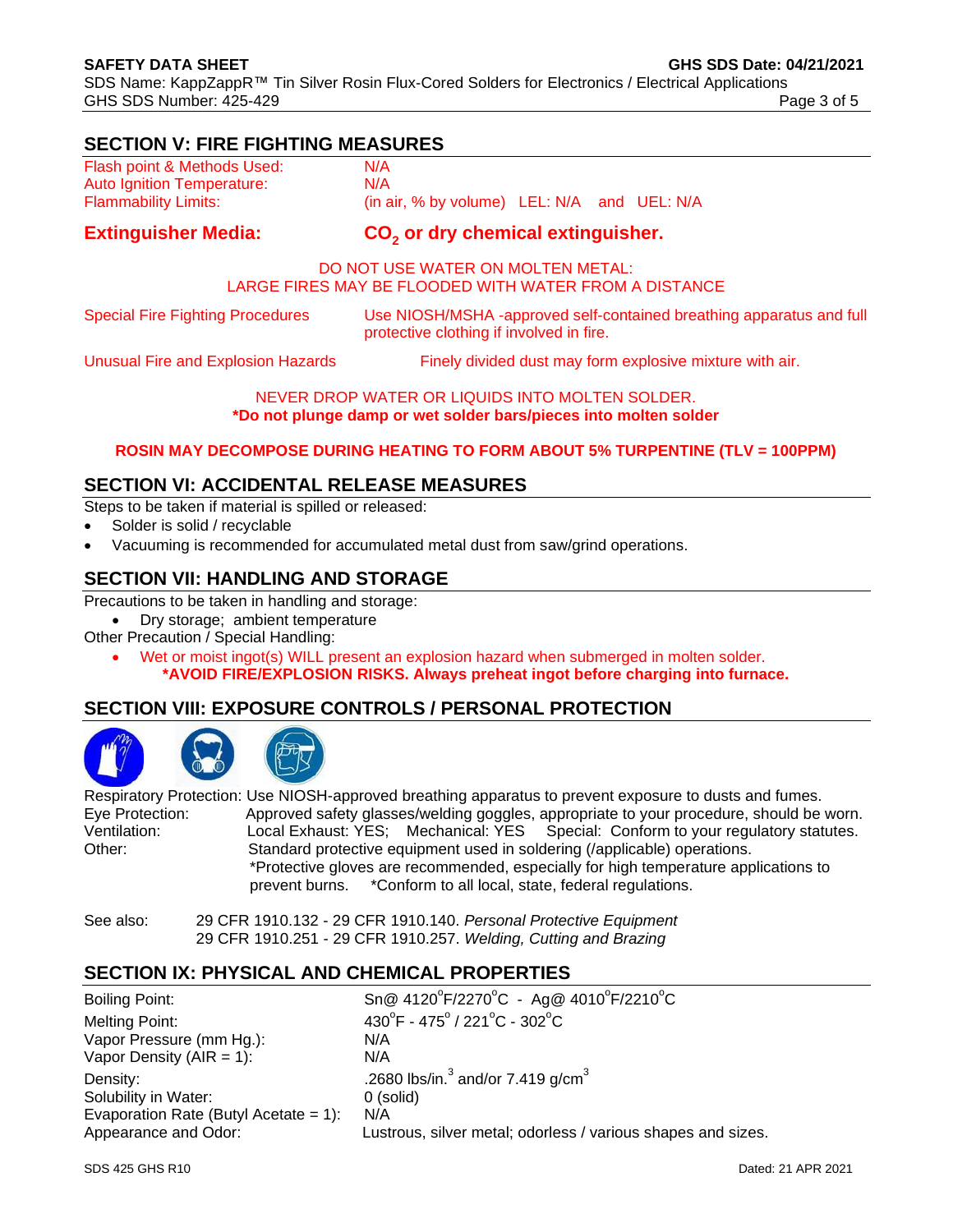# **SECTION X: STABILITY AND REACTIVITY**

| Stability:                            | Stable                                                                |
|---------------------------------------|-----------------------------------------------------------------------|
| Conditions to avoid:                  | <b>None</b>                                                           |
| Incompatibility (materials to avoid): | Strong Acids, Strong Alkalis                                          |
| Hazardous Decomposition Products:     | Small amounts of turpentine. May emit hydrogen chloride fumes (.5% of |
|                                       | flux) during soldering. Hazardous Polymerization will not occur.      |

# **SECTION XI: TOXICOLOGY INFORMATION**

Tin (Sn): Elemental Tin is NOT generally considered to be toxic. Silver (Ag): Argyria, a blue-gray discoloration of the skin, mucous membranes, and eyes may result from inhalation of silver. Note, this discoloration may become permanent.

IT IS UNLIKELY THAT NORMAL EXPOSURE (USING APPROPRIATE PROTECTIVE EQUIPMENT) WOULD RESULT IN ILLNESS.

| $^*0$ = Insignificant | $1 =$ Slight  | $2 =$ Moderate | 3 = Hiah          | $4$ = Extreme  |
|-----------------------|---------------|----------------|-------------------|----------------|
|                       | <b>Health</b> | Flammability   | <b>Reactivity</b> | <b>Special</b> |
| <b>NFPA Rating</b>    |               |                |                   |                |
| <b>HMIS Rating</b>    |               |                |                   |                |

# **SECTION XII: ECOLOGY INFORMATION**

This product will not biodegrade. It will oxidize if left out in the elements, but will not affect the surrounding ecology.

## **General notes:**

Do not allow undiluted product or large quantities of it to reach ground water, water course or sewage system. Danger to drinking water if quantities leak into the ground.

# **SECTION XIII: DISPOSAL CONSIDERATION**

Waste Disposal Method

- Must not be disposed of together with household garbage. Do not allow product to reach sewage system.
- Dispose of according to federal, state, local, and OSHA regulations.

# **SECTION XIV: TRANSPORT INFORMATION**

**Ground - DOT Proper Shipping Name: Solder Air - IATA Proper Shipping Name: Solder** Not regulated for transport by US DOT. Not regulated for air transport by IATA.

# **SECTION XV: REGULATORY INFORMATION**

#### SARA Title III Program:

• This product contains no toxic chemicals subject to the reporting requirements of the Emergency Planning and Community Right to Know Act (EPCRA) of 1986 and 40 CFR 372